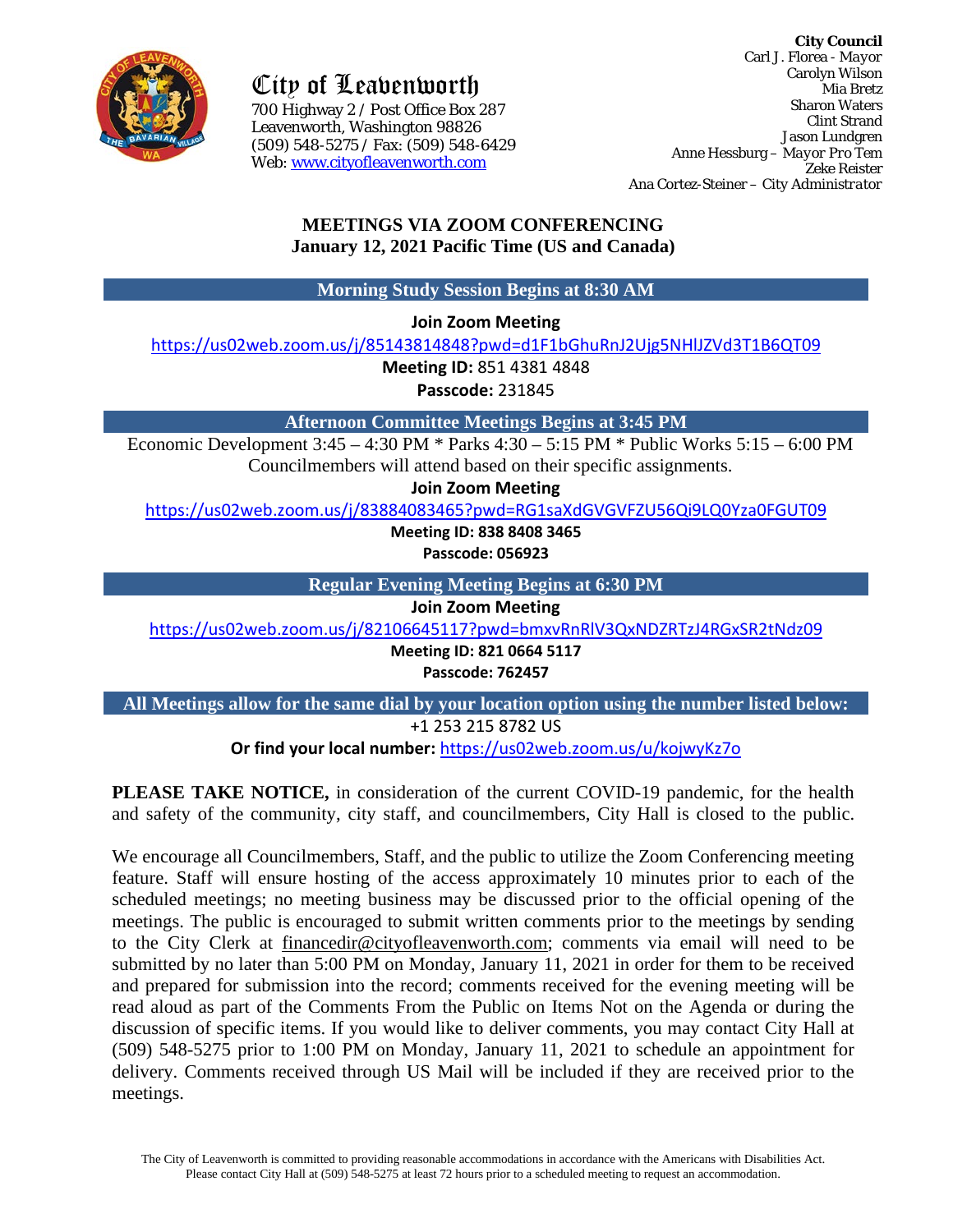## **LEAVENWORTH CITY COUNCIL AGENDA Leavenworth City Hall – Council Chambers January 12, 2021 – 6:30 PM**

# **Call to Order**

# **Roll Call**

# **Consent Agenda**

- **1.** Approval of Agenda
- **2.** Approval of December 8, 2020 Study Session Minutes
- **3.** Approval of December 8, 2020 Regular Meeting Minutes
- **4.** December 2020 Payroll \$239,731.77
- **5.** 2020 Claims \$1,809,161.12
- **6.** 2021 Claims \$315,883.03
- **7.** Professional Services Agreement with TD&H Regarding Alley Whitepaper
- **8.** Mayoral Appointment of Rob Eaton and Kenzie Converse to the Residential Advisory **Committee**

### **Councilmember and Committee Reports**

## **Mayor / Administration Reports**

## **Comments from the Public on Items Not on the Agenda**

## **9. Presentation: Cascade School District Technology/Safety Levy Update – Dwight Remick**

### **Resolutions, Ordinances, Orders, and Other Business**

**10.** Action: Motion to Elect Mayor Pro Tempore

**11.** Change Order: AEG LLC/Phase II

## **Information Items & Future Considerations**

**12.** Mosquito Control Board Report **13.** Mayor and Mayor Pro Tempore Committee Assignments – January 26, 2021 **14.** Joint Meeting with Planning Commission / 2021 Docket Acceptance – January 26, 2021

## **Adjournment**

**Council Committees – 2nd Tuesday** Economic Development 3:45 PM Parks 4:30 PM Public Works 5:15 PM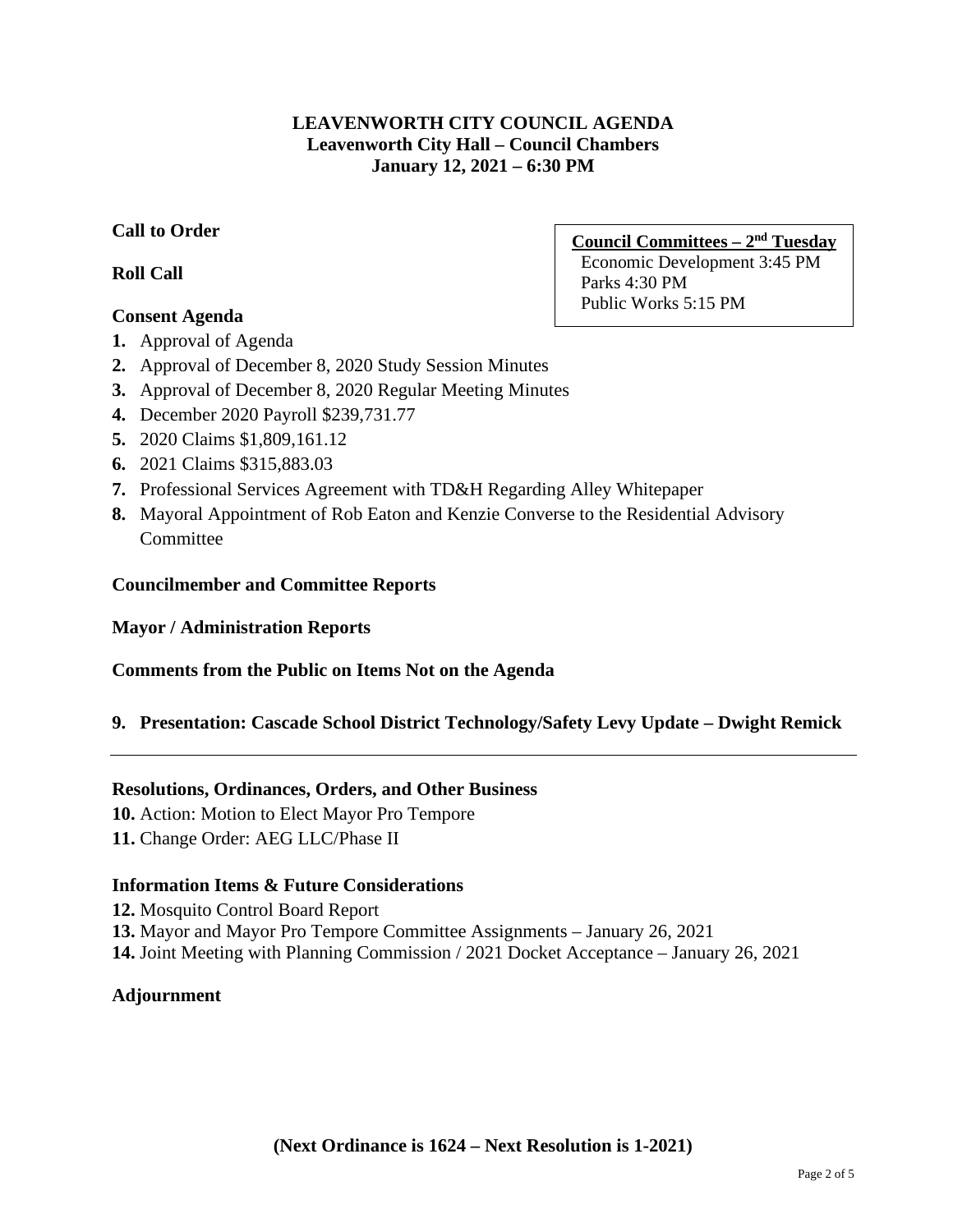## **CONSENT AGENDA ITEMS AND REPORTS**

### **1. City Council Meeting Agenda:**

This item is included under **TAB 1**.

### **2. Study Session Meeting Minutes:**

This item is included under **TAB 2**.

### **3. Regular Meeting Minutes:**

This item is included under **TAB 3**.

### **4. December 2020 Payroll:**

This item is included under **TAB 4.**

#### **5. 2020 Claims:**

This item is included under **TAB 5**.

#### **6. 2021 Claims:**

This item is included under **TAB 6.**

### **7. Professional Services Agreement with TD&H Regarding Alley Whitepaper**

As part of the City Council approved 2020 Planning Commission Docket, staff completed a Request for Proposals process for a professional firm to compile a whitepaper on alley uses, city responsibilities/liabilities, and any development costs and on-going maintenance costs associated with alley use. TD&H Engineering was the firm chosen based on past work performed for the City and their ability/desire to complete the work at no charge.

The following item is included under **TAB 7:**

• Professional Services Agreement

### **8. Mayoral Appointment of Rob Eaton and Kenzie Converse to the Residential Advisory Committee**

The Leavenworth City Council is being asked to confirm the Mayoral appointment of Rob Eaton and Kenzie Converse to the Residential Advisory Committee.

There are no items included under **TAB 8**.

### **9. Presentation: Cascade School District Technology/Safety Levy Update – Dwight Remick**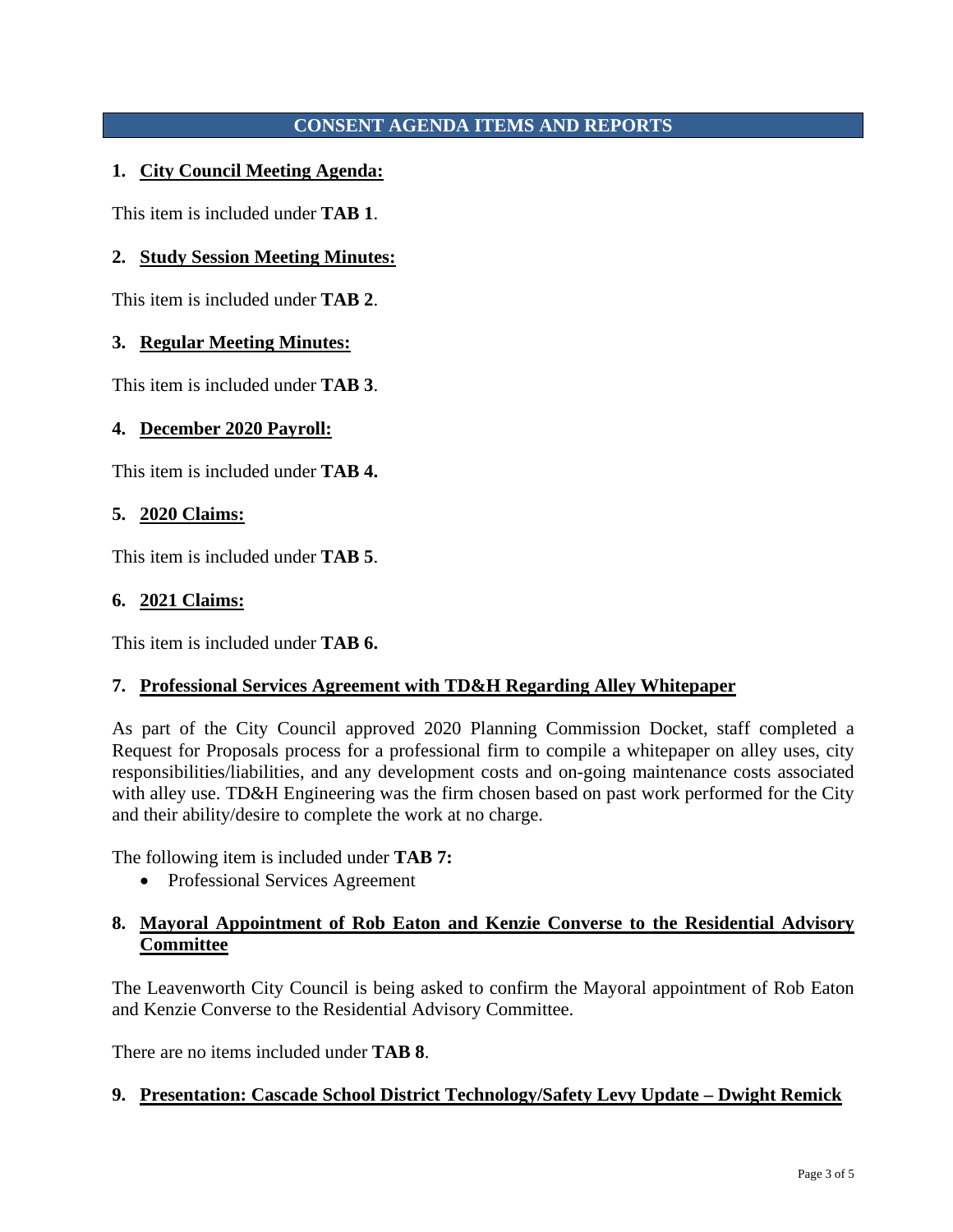The Cascade School District will be present to provide an update on the upcoming District Technology and Safety Levy.

The following item is included under **TAB 9:**

• PowerPoint Slides

### **SUPPLEMENTAL COUNCIL AGENDA**

#### **10. Motion to Elect Mayor Pro Tempore**

The Council is being asked to consider the appointment and designation of a Mayor Pro Tempore. The action could be the confirmation of the standing Mayor Pro Tempore or the selection and confirmation of another sitting councilmember.

The duties of the Mayor Pro Tempore include the recommendation of councilmembers to standing committees with the appointments approved by the City Council, and to serve as the presiding officer at the Council Meetings in the Mayor's absence.

At this time, the following procedure is recommended:

- $\triangleright$  Mayor: Nominations are now in order for the office of Mayor Pro Tempore.
- $\triangleright$  Nominations taken from the floor.
- $\triangleright$  Mayor calls for any further nominations if none, announces nominations are closed.
- $\triangleright$  Election then occurs by show of hands in support of each nominee.
- $\triangleright$  A full majority of four (4) is needed for the confirmation.

The following items are included under **TAB 10:**

- RCW 35A.12.065 Pro Tempore Appointments
- RCW 35.27.160 Mayor Duties Powers Mayor Pro Tempore
	- **MOTION:** *The Leavenworth City Council moves to nominate and appoint Councilmember \_\_\_\_\_\_\_\_\_\_ as Mayor Pro Tempore.*

### **11. Change Order #1 for AEG, LLC**

Staff seeks Council authority to increase the allocation for the contract between the City and Associated Environmental Group, LLC. The original Council approved amount was \$21,000. The total invoice for the Phase II evaluation of the Osborn Property exceeded this amount by \$903.40. Staff requests a new allocation of \$903.40 to fully pay AEG invoices. AEG has already submitted its Phase II report and the report was distributed to Council in December.

The following item is included under **TAB 11:** 

- Change Order #1 for WO3 Request & Authorization
	- **MOTION:** *The Leavenworth City Council moves to approve an increase to the Associated Environmental Group, LLC Contract in the amount of \$903.40.*